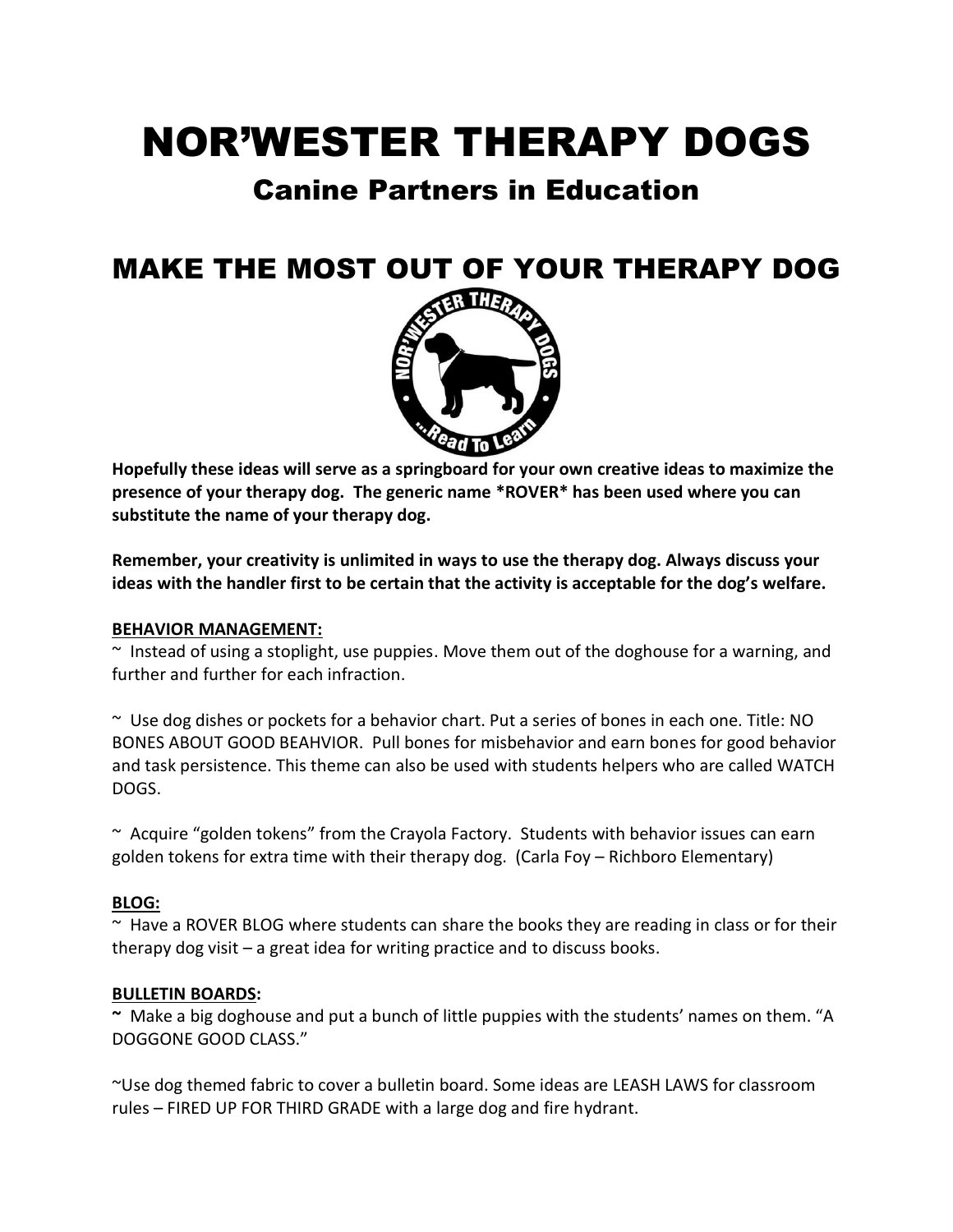# **CLASS REWARD:**

 $\sim$  Add spots to a big dog to work towards a class reward.

 $\sim$  On a bulletin board post the title ROVER'S BUDDIES. Pin paper bones around a picture of the therapy dog with each child's name on a bone. At the end of the day any student who got in trouble or forgot homework, etc. will turn their bone around so their name is not showing. At the end of the week the teacher collects all bones with the names still facing forward and put them into a bucket. One to three bones are drawn, and those students get a reward. It can be extra time with the therapy dog or an item from the prize basket.

~ ROVER TROPHY AWARD given in January and June for 85% (or whatever percentage you want) for attendance, work habits, and behavior, etc…

#### **GAMES:**

~ Make up ROVER WORD GAMES as a way to learn new words and to develop a larger vocabulary. ROVER FLASH CARDS can serve as reading remediation – word recognition.

 $\sim$  THERAPY DOG BINGO: Make bingo cards with 25 words/pictures/symbols related to the class therapy dog. Small dog treats can be used to cover the squares as the word/picture/symbol is called.

#### **LIBRARY:**

 $\sim$  Allow one or two students to go to the library with their therapy dog to select books they would like to read to the dog or books for personal enjoyment which they can write about in their journal or diary. **\*\*IMPORTANT NOTE:** Therapy dogs are not permitted to go into other classrooms without prior approval from the principal, and they must have an escort.

#### **MATH AND MEASUREMENT:**

~ Use the therapy dog to develop measurement skills. Students can measure the dog's neck, body length, tail length, height, leg length, etc….

#### **ORAL SKILLS:**

 $\sim$  Have the children read aloud to the therapy dog for 10 to 15 minutes.

~ Have a student take the handler and TD to another class to introduce them to the teacher and children and tell the class about the dog. This is a good time to share rules for approaching the therapy dog and handler in the hallways. **\*\* IMPORTANT NOTE:** Allergy clearance and administrative approval must be done before going into another classroom

 $\sim$  Have a Young Author Day and have each child read their story or poem to the class. Invite parents and the principal.

#### **PAW PRINTS:**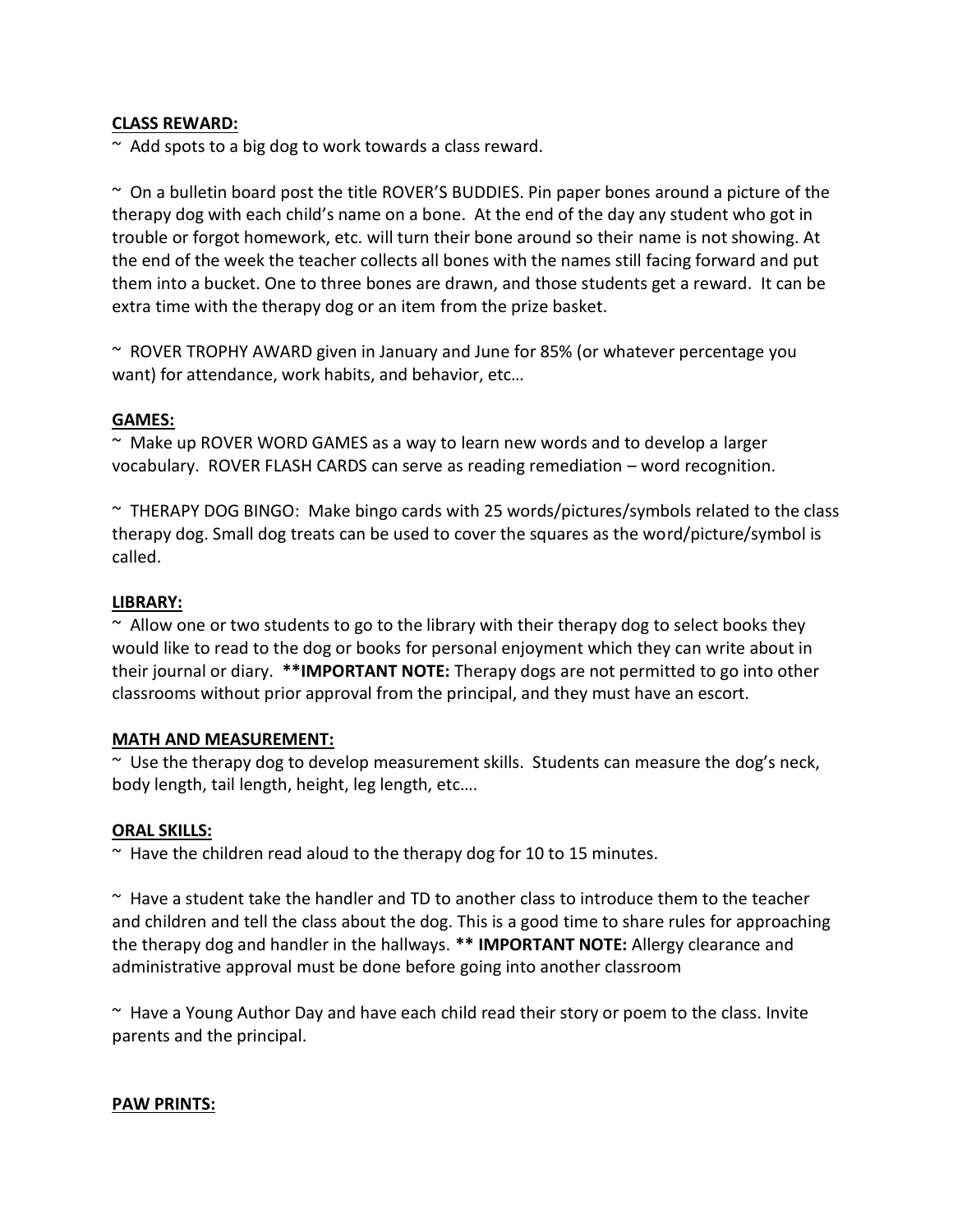$\sim$  Print out large pawprints and put them on the floor of your room or up the wall. Write book titles on each pawprint to show how many books the children have read during a marking period or for the year.

# **READING CORNER:**

 $\sim$  Create a cozy reading corner and name it after your therapy dog  $-$  i.e. ROVER'S POUND, etc... Add some fun pillows and stuffed dogs. Encourage students to bring in photos of their dogs and post them on the wall.

~ WRAP YOUR PAWS AROUND A GOOD BOOK

 $\sim$  Set up a basket of "dog" books which students can choose for independent reading. The books have been read in class or introduced (book talked) to the students – they must be centered around dogs. These books are hot items – in great demand among the students. Sometimes a student will request that a certain book is added to the basket. (Carla Foy  $-$ Richboro Elementary)

# **RESEARCH:**

 $\sim$  Have the students do a research project about their therapy dog's breed. If the dog is a mixed breed, the handler will tell you what breeds are most likely in the dog's bloodlines. The students can then research those breeds. Be certain to lead the research by giving the students specific facts to locate. (i.e. How did the breed originate? What is the breed standard? (color, size, features) etc…

# **STUDENT OF THE WEEK OR MONTH:**

 $\sim$  Make a banner that reads A STUDENT TO BARK ABOUT and put information about that student below the banner. Perhaps the student of the week or month could then do something special with the therapy dog. The handler will determine what is appropriate.

~ Student of the week or month can be TOP DOG OF THE WEEK / MONTH.

# **WRITING:**

 $\sim$  Have the children write stories or poems about their therapy dog.

~ Children can keep a ROVER JOURNAL or DIARY to record thoughts about books they have read to the therapy dog. Teachers can come up with their own requirements for what needs to be recorded in the journal or diary.

 $\sim$  MAKE YOUR PET A STAR  $-$  Have the children bring in a picture of their pet and write a story about their pet. It can be imaginary or something that actually happened. If they do not have a pet, have them bring in a picture of an animal about which they would like to writ

# **WEBSITES:**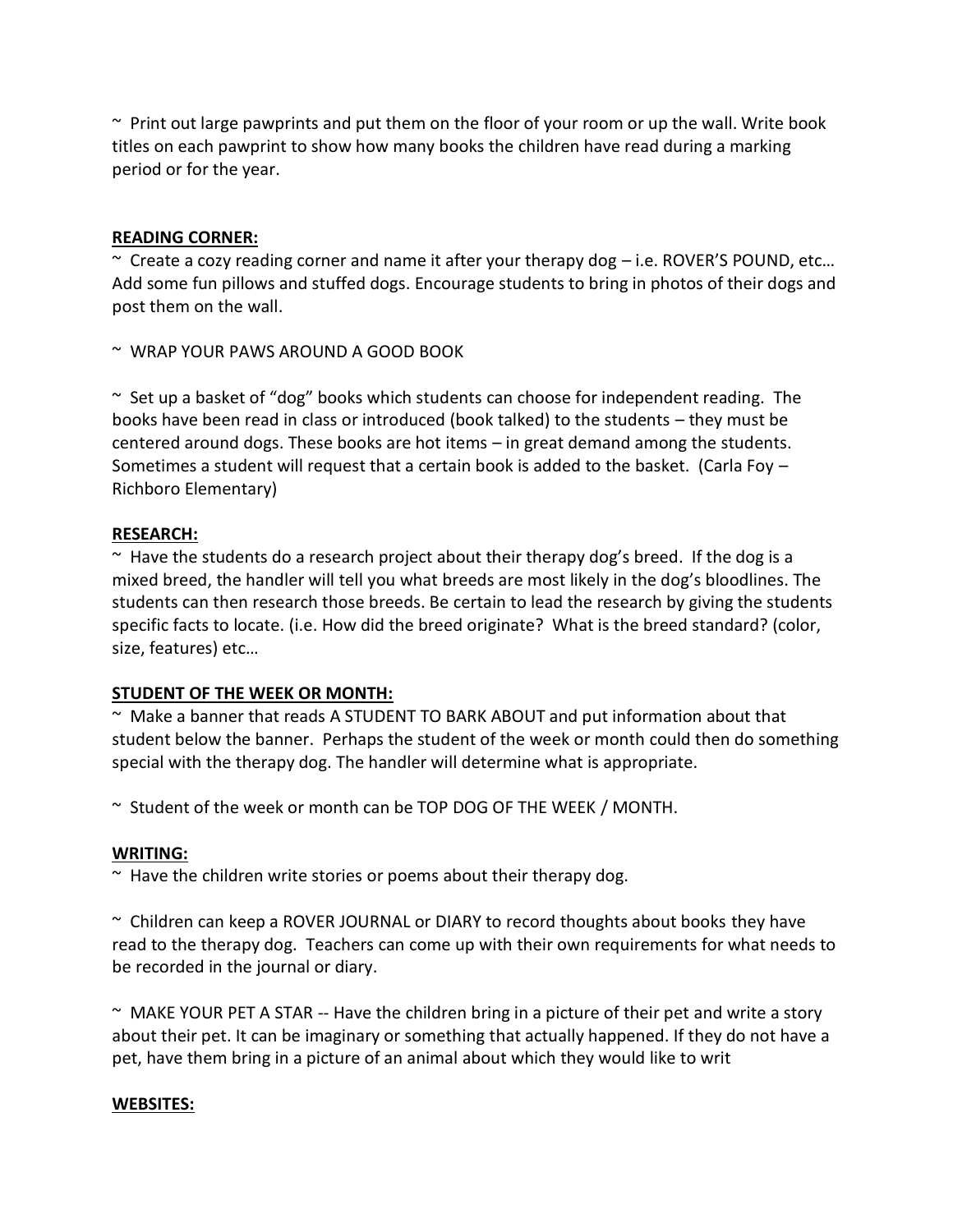Teaching ideas and lesson plans on websites often serve as springboards for your adaptations to fit your students and class. Here are a few that are particularly good.

*All the URLs listed were working when this webpage was fully updated in January 2011. Be aware that URLs change and disappear. These sites are provided simply as good examples.*

**\*\* Examples of Materials That Can Be Adapted For Therapy a collection of resources by Judith Maginnis Kuster** 

**<http://www.mnsu.edu/comdis/kuster2/sptherapy.html>**

**\*\* Reading Rockets: Teaching kids to read and helping those who struggle** 

**<http://www.readingrockets.org/article/385?gclid=CNOmvMbdh5wCFeFM5Qod0Rtp-g>**

**\*\* read●write●think**

**<http://www.readwritethink.org/>**

**\*\* Lesson Planet (search engine for teachers) Ideas for teaching writing**

**[http://www.lessonplanet.com/search?media=lesson&keywords=writing&commit=Search&gr](http://www.lessonplanet.com/search?media=lesson&keywords=writing&commit=Search&grade=All+Grades&rating=2&OVRAW=lesson%20plans%20for%20writing&OVKEY=lesson%20plan%20for%20writing&OVMTC=standard&OVADID=54782090511&OVKWID=352099843011&ysmwa=ty09EzgY4JYIS3n2xEY0ijpOmpBeewbiNtxsQCIiXltT3gwdR9EVXMLjf2H9HdUY) [ade=All+Grades&rating=2&OVRAW=lesson%20plans%20for%20writing&OVKEY=lesson%20pl](http://www.lessonplanet.com/search?media=lesson&keywords=writing&commit=Search&grade=All+Grades&rating=2&OVRAW=lesson%20plans%20for%20writing&OVKEY=lesson%20plan%20for%20writing&OVMTC=standard&OVADID=54782090511&OVKWID=352099843011&ysmwa=ty09EzgY4JYIS3n2xEY0ijpOmpBeewbiNtxsQCIiXltT3gwdR9EVXMLjf2H9HdUY) [an%20for%20writing&OVMTC=standard&OVADID=54782090511&OVKWID=352099843011&](http://www.lessonplanet.com/search?media=lesson&keywords=writing&commit=Search&grade=All+Grades&rating=2&OVRAW=lesson%20plans%20for%20writing&OVKEY=lesson%20plan%20for%20writing&OVMTC=standard&OVADID=54782090511&OVKWID=352099843011&ysmwa=ty09EzgY4JYIS3n2xEY0ijpOmpBeewbiNtxsQCIiXltT3gwdR9EVXMLjf2H9HdUY) [ysmwa=ty09EzgY4JYIS3n2xEY0ijpOmpBeewbiNtxsQCIiXltT3gwdR9EVXMLjf2H9HdUY](http://www.lessonplanet.com/search?media=lesson&keywords=writing&commit=Search&grade=All+Grades&rating=2&OVRAW=lesson%20plans%20for%20writing&OVKEY=lesson%20plan%20for%20writing&OVMTC=standard&OVADID=54782090511&OVKWID=352099843011&ysmwa=ty09EzgY4JYIS3n2xEY0ijpOmpBeewbiNtxsQCIiXltT3gwdR9EVXMLjf2H9HdUY)**

**\*\* Lesson Plan Search (plans and ideas for teaching writing)**

**[http://www.lessonplansearch.com](http://www.lessonplansearch.com/)**

**\*\* Oral Communication activities**

**<http://www.storyarts.org/lessonplans/index.html>**

**\*\* Story Arts Online**

**<http://www.storyarts.org/>**

**\*\* Nor'wester Readers Website: [www.norwesterreaders.org](http://www.norwesterreaders.org/)**

**\*\* HotChalk Lesson Plan Page <http://www.lessonplanspage.com/>**